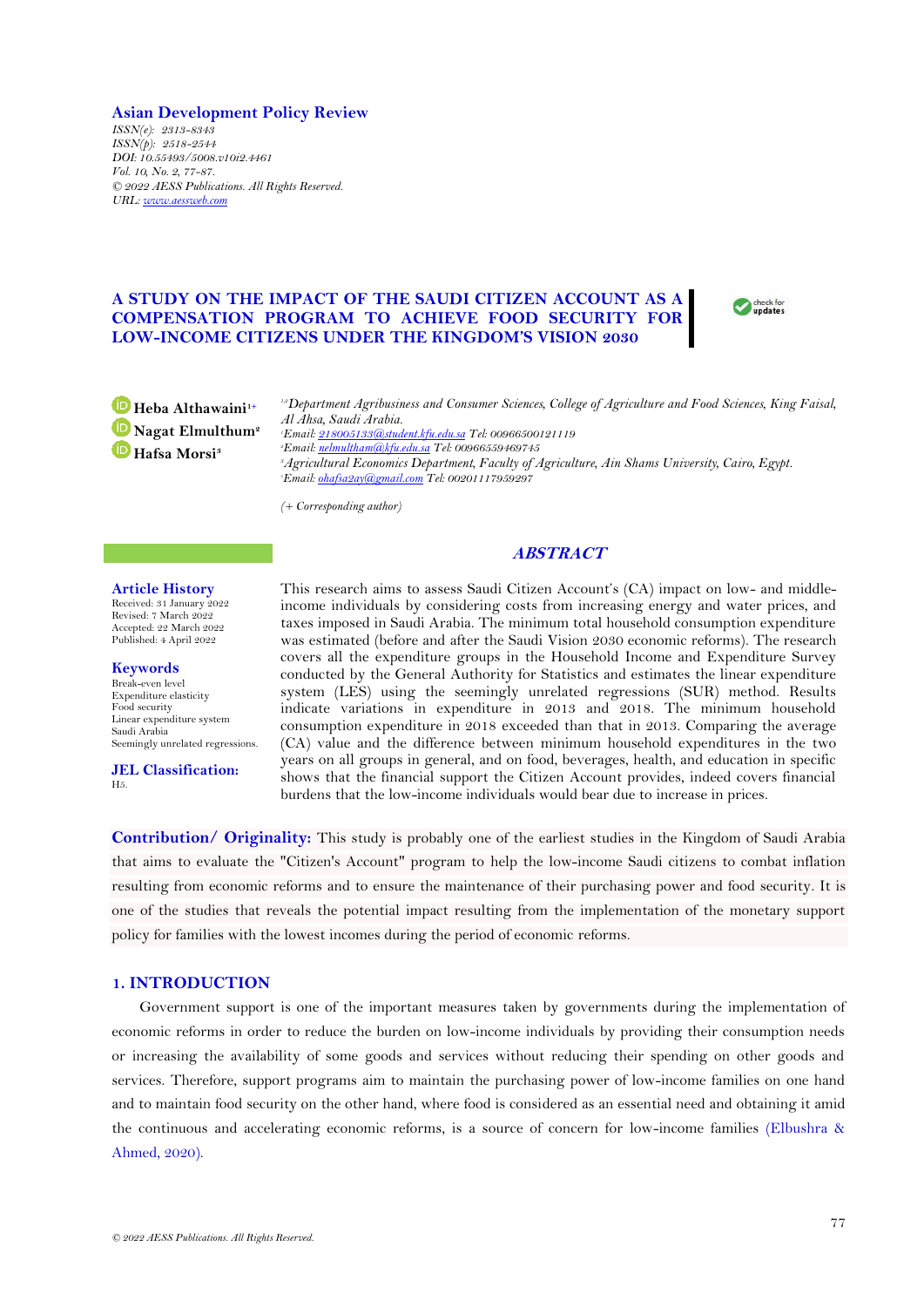Therefore, analysis of consumption structure has become a significant tool for evaluating economic and social policies, especially with regard to social support and the impact of taxes on low-income families. This requires studying the expenditure and price elasticities, and estimating the minimum income to assess consumer reactions towards economic reforms and expansions considering their income and the current price levels. Through studying consumer behavior, we can identify consumption patterns and assess the effectiveness of policies by estimating demand systems on basic goods and services. For example, a study conducted by [Abdulmageed and Jabra \(2016\)](#page-9-0) analyze the demand for white and red meat using the Almost Ideal Demand System (AIDS) model. The results of this study showed the actual behavior of Iraqi consumers towards white and red meat, where white meat was found to be an essential food for them, while red meat was found to be a luxury food. However, the linear expenditure system (LES), a demand system, has been widely used in economic literature by some researchers [\(Sunaryati, 2012\)](#page-10-1), where there are several studies that assess changes in consumption patterns as a result of the impact of a particular policy using the linear expenditure system. Among these studies, the one conducted by [Al-Mutairi \(1994\)](#page-9-1) analyzes the family expenditure behavior on a group of food products for all citizens and foreign residents in the State of Kuwait. The results showed that the price elasticity of demand is low for food products to Kuwaitis than foreign residents. Therefore, foreign residents are more responsive to changes in price levels than Kuwaiti nationals are. The income elasticity of demand showed that all food products are essential for all Kuwaiti and foreign residents' households. In addition, there is a higher chance of increasing demand for sugar, spices, and fish than some other products. Therefore, the study recommended that the government should take appropriate measures and effective decisions to increase the supplied quantity of fish, in particular, and that of other food products in general. The research conducted by [Washizu and Nakano \(2010\)](#page-10-2) studied the impact of Japanese consumer behavior on the environment, by considering CO2 emissions from two item types: increasingly eating outside rather than eating at home, increasing demand for recreational services. It also considered other items: (housing, light and water, fuel, furniture, clothes, transportation, education, medical care). The results showed that the increased demand for eating outside rather than eating at home generally contributes to reducing the impact on the environment, while the increasing demand for recreational services increases the environmental burden. [Weng, Fujiwara, and Matsuoka](#page-10-3)  [\(2011\)](#page-10-3) studied the impact of consumer behavior on municipal solid waste in Taiwan using another model with the linear expenditure system (LES) model, which is the multinomial logit (MNL) model that develops a methodology for analyzing per capita consumption expenditure amid lifestyle changes. The model was designed in the form of a three-level pyramid: the first and second layers contain the consumer behavior model and the third layer contains the municipal solid waste (MSW) disposal model of converting goods to waste during the consumption period. This methodology was developed by estimating the per capita consumption expenditure according to the following categories: the per capita saving rate and the percentage of the population aged 65 and above using the linear expenditure system (LES) model. The outcomes of the LES model are used as an input to the MNL model to simulate consumption expenditures and this is called a consumer behavior model. Thus, a consumer behavior model is coupled to a municipal solid waste (MSW) disposal model, which estimates per capita solid waste. The results showed that the consumer behavior model can be linked with the models related to environmental pollutants. By analyzing the consumer behavior model, it is clear that the per capita consumption expenditures on housing and food are essential for life and affects housing, entertainment, education, medicine, and healthcare. [Sunaryati \(2012\)](#page-10-1) studied the demand behavior on food and measured the regional poverty threshold in the provinces of Indonesia. The study aimed to understand how the surrounding conditions affect the household behavioral pattern so the effects of public policies and strategies can be easily assessed. The study was conducted on six food items (rice, meat, chicken, fish, cooking oil, kerosene). The results showed that Indonesian households have a maximum spending proportion on rice and a minimum on fish, whereas, the minimum average household expenditure was in the province of Nusa Tenggara Barat and the maximum average household expenditure was in the province of East Kalimantan. Moreover, the results show that the highest level of poverty is in the province of Benteng, and the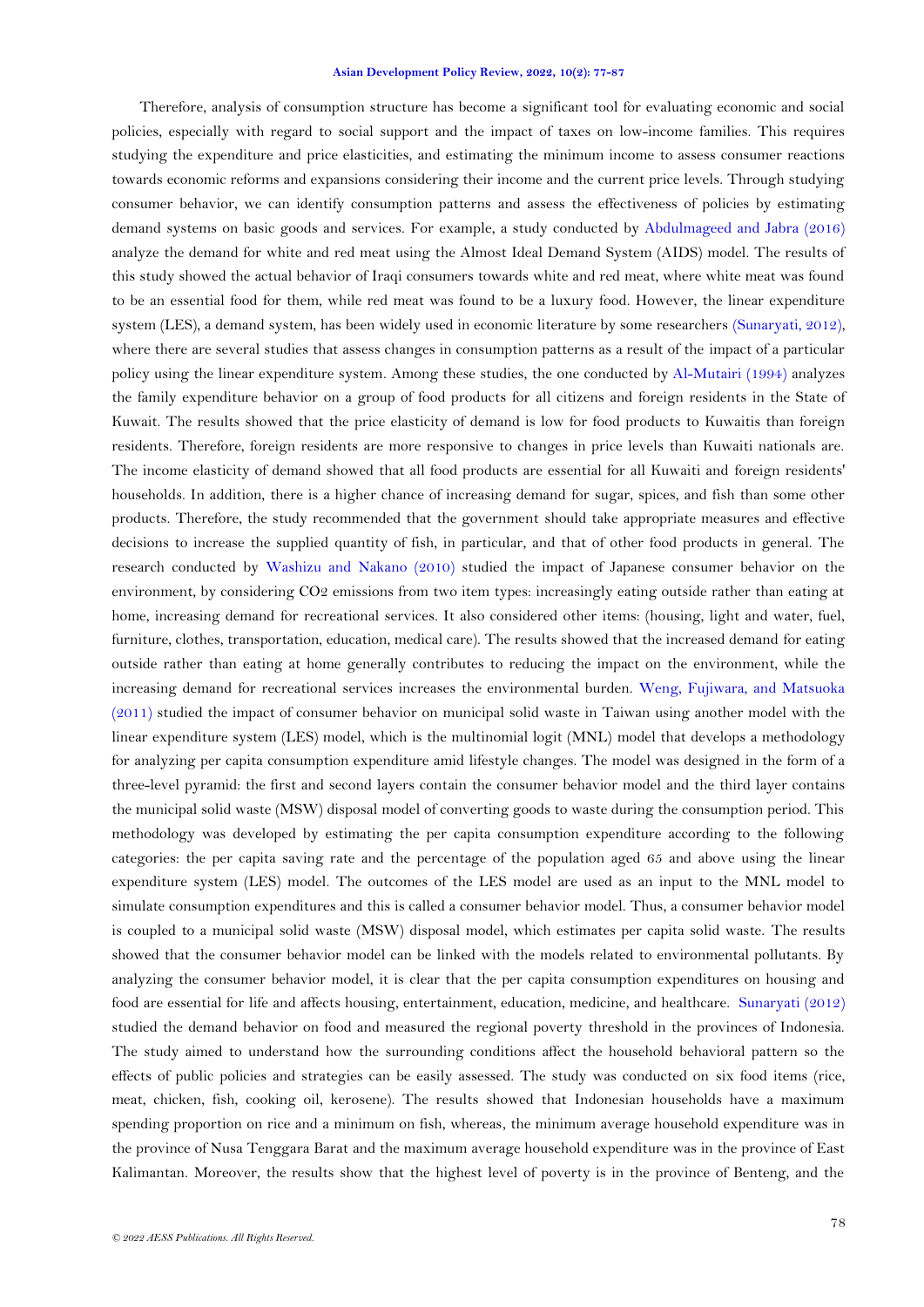lowest level of poverty is in the province of East Kalimantan. [Donna \(2014\)](#page-9-2) analyzed the pattern of household behavior in Indonesia for the following goods and services: (food, clothes, housing, medical care, education, household items, gas, electricity, telecommunications, fuel, and transportation). In general, the results indicated that food, clothes, housing, household items, gas, electricity, fuel, and transportation are considered to be essential commodities for Indonesian families. In addition, more than 50% of the minimum household expenditure is spent on food. It is also expected that if the family receives additional income, then the most important spending will be on housing, education, fuel and transportation, food, and medical care. [Xu and Muller \(2017\)](#page-10-4) measured the effectiveness of the tradable credit scheme (TCS) system, as a compensation policy to reduce car travel. TCS is considered compensation paid for renouncing car travel. This system was adopted by the Beijing City Transportation Administration to curb air pollution resulting from traffic congestion. The results showed that the TCS system contributes to reducing car travel, but the regulatory authority must consider the credit price set by the market to adopt the TCS system accordingly. [Burger, Coetzee, Kreuser, and Rankin \(2017\)](#page-9-3) researched the consumption expenditure patterns of the citizens of South Africa. The study considered the average income of different income groups and a large number of goods and services classified under the Central Product Classification (CPC). The overall results showed that individuals with higher income spend more on clothes than on food. Meanwhile, within the food group, it has been found that households in South Africa are more sensitive to the increase in prices of meat, oils, vegetables, dairy products, eggs, and beverages, in contrast to the increase in the prices of starch products and grains. In addition, it was found that personal care, food, and energy are among the essential and important products for the citizens and they are willing to spend more on medical and social services, education, financial services, and domestic labor services in proportion to the increase in income. The linear spending system can also be used to develop some methodologies, such as what [Bhattacharjee \(2017\)](#page-9-4) did, where he tried to estimate consumer price indicators for a group of consumption expenditure items (including all goods and services) in India in the state of Andhra Pradesh. The study assumed that the linear expenditure system (LES) correctly describes the demand system of a specific community. The study took into account that this system eliminates the problem of insufficient data. The study concluded that consumer price indicators have wide and inconsistent differences, as expected. This result is likely to be due to differences and variations between villages in Andhra Pradesh in terms of geographical locations, size, disposable income, age, gender distribution, and sensitivity of the expenditure data to outliers that could disturb the linear expenditure system assumption. [Mohamadiyan and](#page-10-5)  [Negahdari \(2018\)](#page-10-5) estimated the poverty threshold and identified poverty indicators in urban areas of the province of Hormozgan in Iran during the fourth and fifth development plans. The results showed that the condition of the poor has improved, but the number of individuals living below the poverty line increased during the period in which the study was conducted. In addition, it was found that the poverty line showed an increasing trend over the two periods due to the high inflation rates, which in turn led to a decrease in household purchasing power. [Shahzad and](#page-10-6)  [Sarwar \(2018\)](#page-10-6) conducted a research on the demand patterns on food for urban and rural households in the province of Sindh in Pakistan. The results showed that households in rural or urban areas consume large quantities of eggs, milk, vegetables, sugar, salt, grains, and wheat. However, rural households are slightly different from urban households in terms of their preference for certain products such as fruits and vegetable oil. In addition, there is a difference in the marginal budget share and the classification of goods as a luxury, essential, substitute, or complementary for both household types. The study recommended that a separate policy be developed for the two regions. The study conducted by [Al-Shuaibi and Al-Sebai \(2016\)](#page-9-5) aimed to examine the variation in food spending patterns between Saudi and non-Saudi families residing in the Kingdom of Saudi Arabia which showed reliable results that can be considered during the development of economic policies and setting of development plans related to food security in the Kingdom. The results indicated that all commodities are essential for Saudi and non-Saudi households, but Saudi households are more flexible than non-Saudi households. It was also found that the food expenditure patterns of Saudi households are different from those of non-Saudi households for bread and grains, oils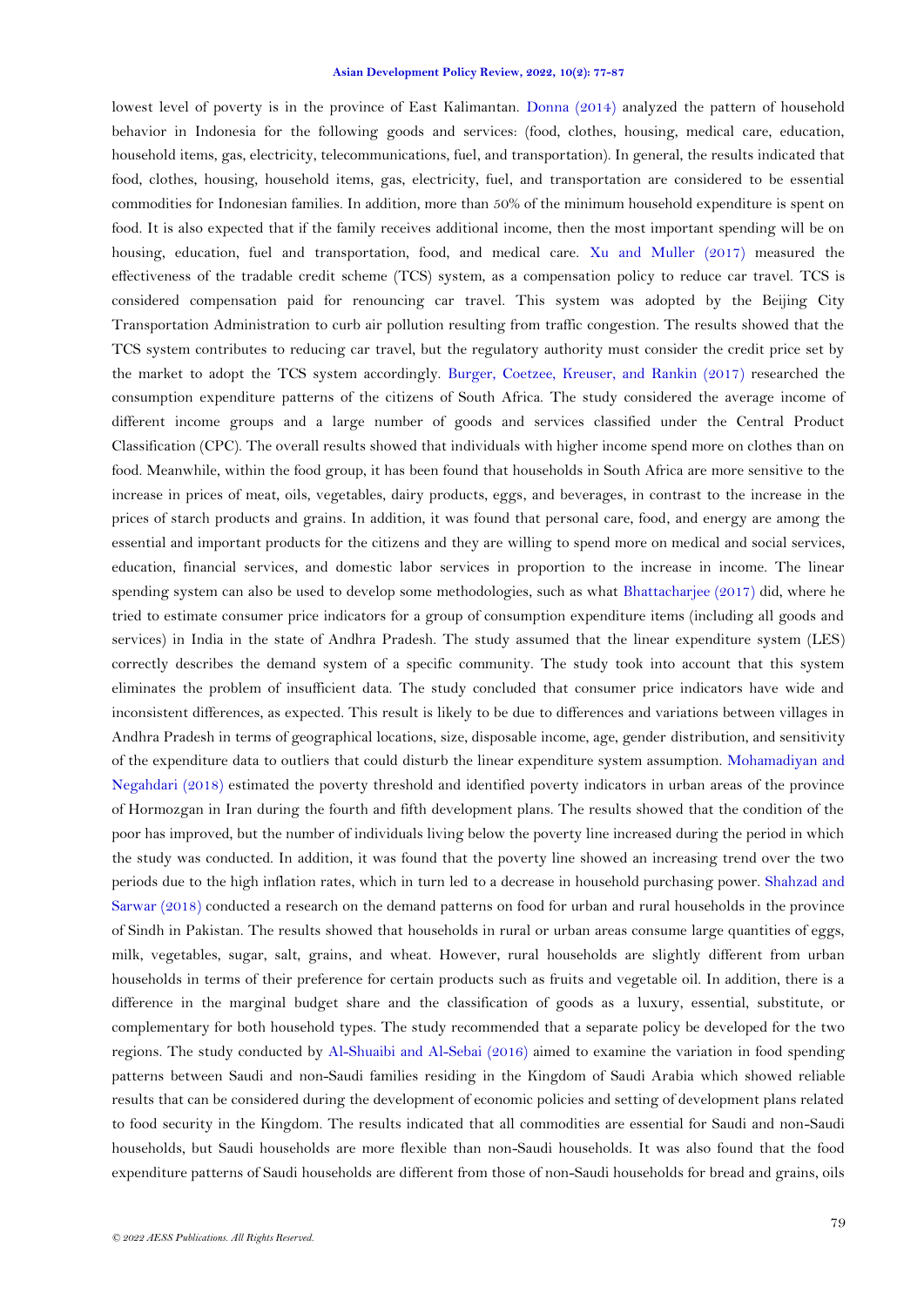and ointments, meat and poultry, vegetables, fruits and nuts, mineral water, refreshments, and juices. Similar results are obtained for other items, including milk, dairy products and eggs, fish and seafood, unclassified food products, sugar, jam, honey, and sweets; coffee, tea, and cocoa. The economic literature discussed above shows that estimating both the linear expenditure system (LES) model and the expenditure and price elasticities helps researchers and decision-makers in providing future predictions on the effectiveness of actions taken by the government or a particular company.

The Kingdom of Saudi Arabia has pursued various support programs to enhance consumer welfare in the past and present. However, since the launch of Vision 2030, it has been keen not to compromise on access to food as one of the main pillars of Saudi food security, especially for those with low income. For this reason, a program called Citizen Account (CA) came into effect, as part of the Fiscal Balance Program under Vision 2030 for improving government support efficiency. The Citizen Account is financial compensation for economic expansions that might pose a threat to the Saudi citizen's living standards and food security [\(Arabia, 2020\)](#page-9-6). Therefore, using the Linear Expenditure System, this research aims to assess the compliance of the Citizen Account program adopted in Saudi Arabia with the changes occurring in the purchasing power of low-income individuals resulting from economic reforms under Saudi Vision 2030. The analysis focused on the effect of Citizen Account on the ability of households to obtain goods and services, maintaining quantitative and qualitative food portions as one of the pillars of Saudi food security.

### **2. MATERIALS AND METHODS**

The study is based on cross-sectional data issued by the General Authority for Statistics through the Household Income and Expenditure Survey over two years i.e. 2012-2013 (before the implementation of energy and water price correction plan and imposing taxes) & 2017-2018 (after the implementation of energy and water price correction plan and imposing taxes). The data covered the average spending and monthly income of Saudi households on the following main expenditure groups by administrative region in the Kingdom of Saudi Arabia: (food and beverages, apparel and footwear, housing, water, tobacco, electricity, gas, and other kinds of fuel, home furnishing, health, transportation, telecommunications, entertainment and culture, education, restaurants and hotel services, personal goods and services).

### *2.1. Estimation of the Linear Expenditure System (LES)*

British economist [\(Stone, 1954\)](#page-10-7) proposed the linear expenditure system (LES) model which was derived from maximizing the Stone - Geary Utility Function, subject to the linear budget constraint using the Lagrange Method. [Equation 1](#page-3-0) presents the Linear Expenditure System according to the studies conducted by some researchers [Ali](#page-9-7)  [\(2018\)](#page-9-7) and [Sunaryati \(2012\)](#page-10-1):

<span id="page-3-0"></span>
$$
C_i = P_i Q_i = P_i \gamma_i + \sigma_i (I - \sum_k P_k \gamma_k)
$$
\n<sup>(1)</sup>

Subject to:

 $I = \sum_{k} P_{k} Q_{k}$  budget constraint.  $\sum_{i=1}^k \sigma_i = 1$ adding up constraint. Where:

 $C_i$  = Average per capita expenditure on expenditure group *i* (Riyals/year).

 $P_i$  = Price of the expenditure group *i*.

 $Q_i$ =Average per capita consumption by expenditure group *i*.

 $\gamma_i$  = Minimum household expenditure on expenditure group *i* (Intercept), and the sum of these intercepts for all system equations  $\sum P_i \gamma_i$  equal to the lowest household consumption expenditure on the various main expenditure groups, which is known as Subsistence Expenditure, which we aim to estimate in this study.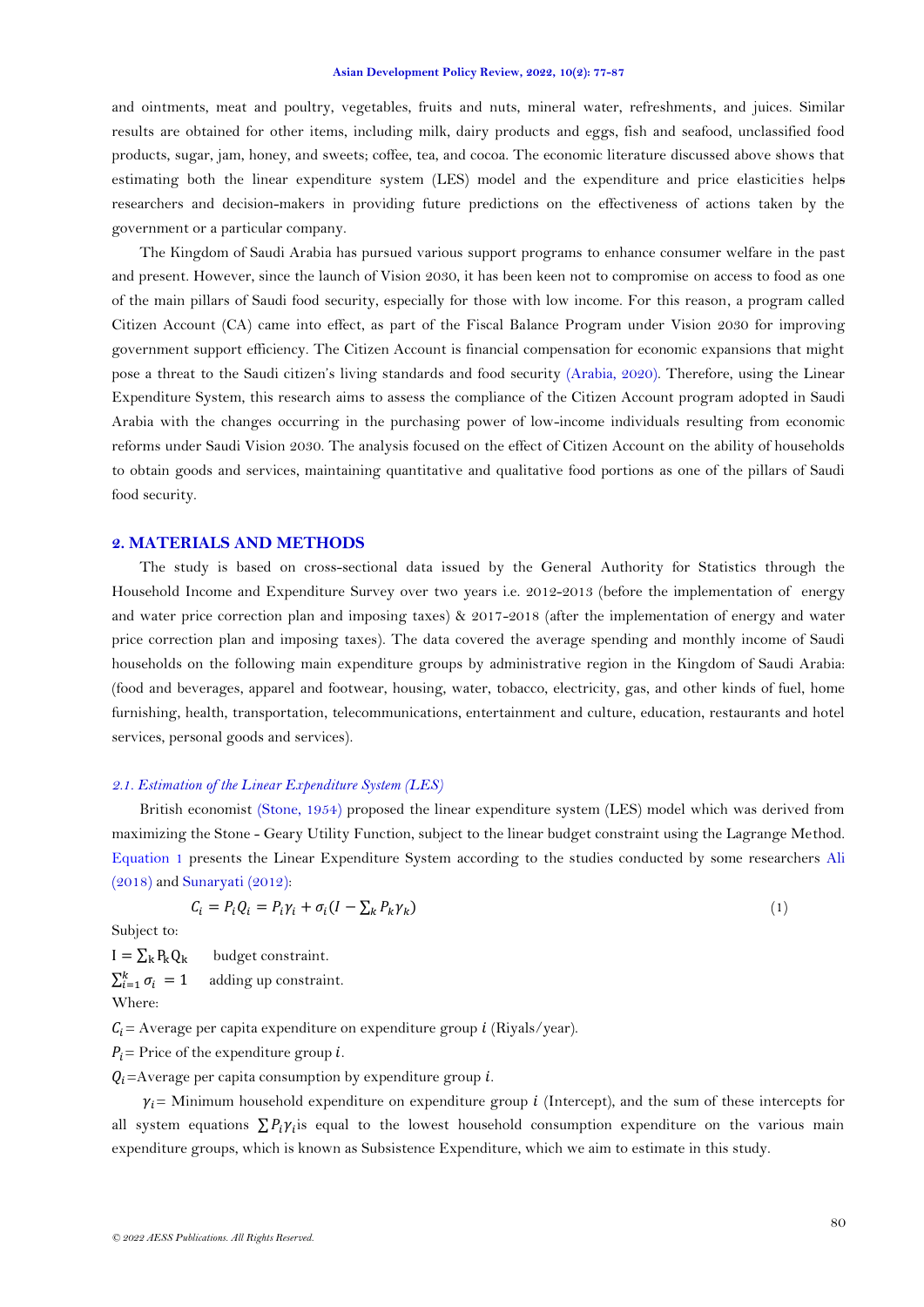$\sigma_i$  = A positive parameter representing the marginal propensity to consume on good *i*, and the sum of the marginal propensities of all system equations must be equal to one according to the Sum Law.

 $I$  = Total per capita household consumption expenditure on all expenditure groups k.

 $\sum_k P_k \gamma_k$ Total minimum household expenditure on all expenditure groups k. The difference  $(I - \sum_k P_k \gamma_k)$  is known as Supernumerary Expenditure.

Based on the fact that the prices for all households are constant, [Equation 2](#page-4-0) argues the final formula of the linear expenditure system model that is as follows:

<span id="page-4-0"></span>
$$
C_i = \alpha_i + \sigma_i I + e_i \tag{2}
$$

Where  $\alpha_i = P_i y_i - \sigma_l \sum_k P_K y_k$ ,  $(\alpha_i, \sigma_i)$  are the parameters to be estimated in the above model, and  $e_i$  represents the random error and is normally distributed.

After estimating the (LES) model, the expenditure elasticity and price elasticity of products in the study are estimated in order to assess the effects of the changes in price and income that occur and directly affect consumption, and thus the Expenditure elasticity and price elasticity are calculated using the following mathematical equations [\(Moosavi, Hamid, & Alboali, 2013\)](#page-10-8):

Expenditure elasticity is calculated as follows:

$$
\eta_{ci} = \sigma_i \left(\frac{I}{C_i}\right)
$$

Whereas, price elasticity is calculated as follows:

$$
\eta_{ii} = (1 - \sigma_i) \frac{P_i \gamma_i}{C_i} - 1
$$

The LES model is estimated using the seemingly unrelated regression (SUR) method, proposed by [Zellner](#page-10-9)  [\(1962\)](#page-10-9), which yields more efficient estimations than the ordinary least squares (OLS) method by applying the generalized least squares (GLS) technique. Therefore, in order to apply SUR, some conditions must be met, which can be explained as follows [\(Sumer,](#page-10-10) 2012):

- 1. Estimating several regression equations.
- 2. The error terms are correlated in the estimated regression equations.
- 3. The regression equations should not be simultaneous, which means that there should not be between the regression equations seeming relations.

[Equation 3](#page-4-1) shows the system equations for n groups of products that are to be estimated in this study will be as follows [\(Sunaryati, 2012\)](#page-10-1):

<span id="page-4-1"></span>
$$
C_1 = P_1 Q_1 = P_1 \gamma_1 + \sigma_1 \left( I - \sum_k P_k \gamma_k \right)
$$
  

$$
C_2 = P_2 Q_2 = P_2 \gamma_2 + \sigma_1 \left( I - \sum_k P_k \gamma_k \right)
$$
  

$$
+ \sigma_n (I - \sum_k P_k \gamma_k)
$$
 (3)

 $C_n = P_n Q_n = P_n \gamma_n + \sigma_n (I - \sum_k P_k \gamma_k)$ 

On the other hand, the study relies on a simplified methodology suggested by [El-Eraky \(1998\)](#page-9-8) for estimating the total consumption function to calculate the minimum total household expenditure on all expenditure groups  $(\sum_k P_k \gamma_k)$ , which is used in many studies as [\(Hadid1, Elmulthum, & Morci, 2019\)](#page-10-11). This methodology includes three steps and explains in equations demonstrated as follows:

(1) [Equation 4](#page-4-2) presents estimating the household consumption function, which is as follows:

<span id="page-4-2"></span>
$$
C_i = \alpha + \beta I_i + e \tag{4}
$$

Where: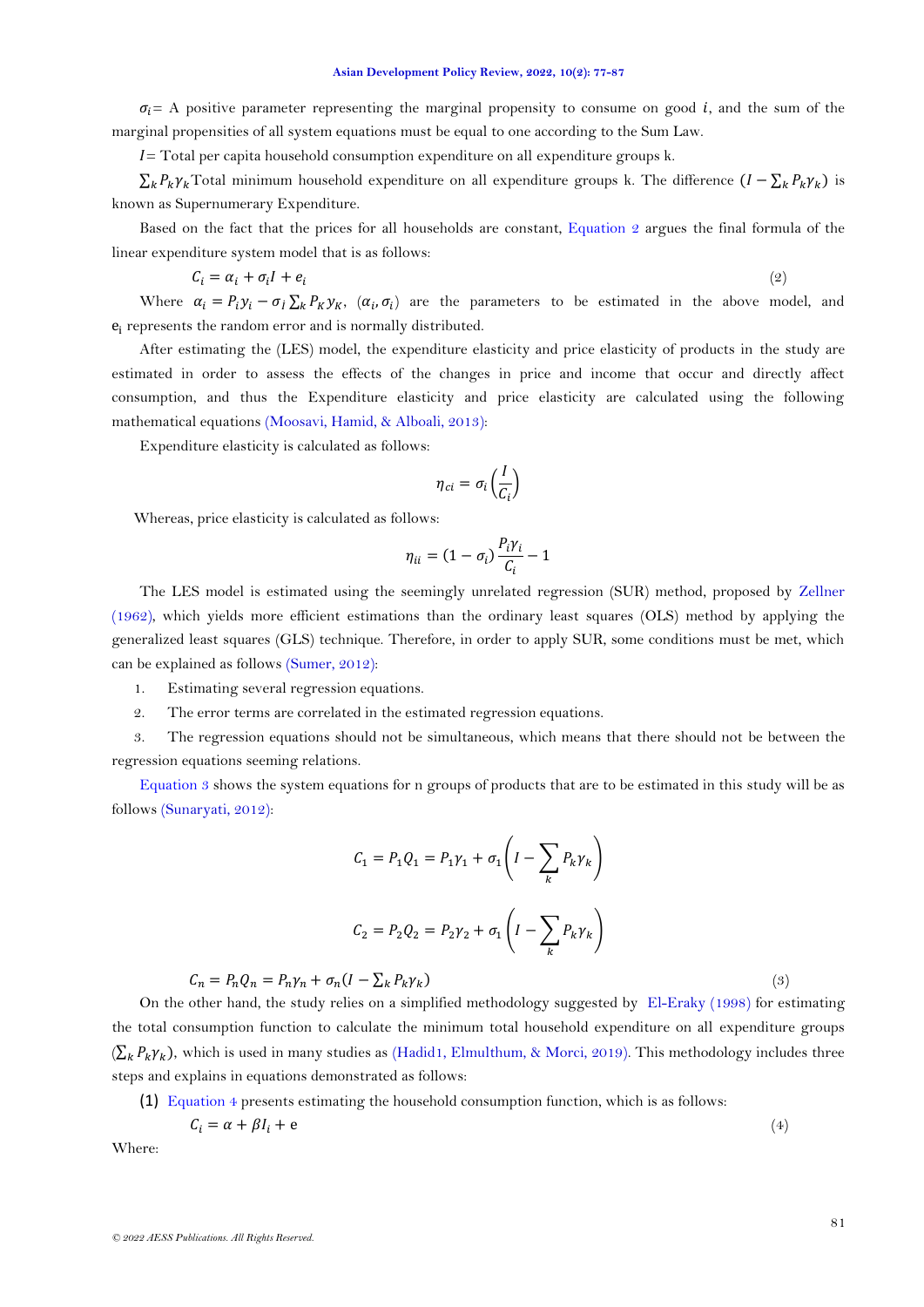$C_i$  = Total average monthly household expenditure on the whole expenditure group k (average household monthly consumption expenditure).

 $I_i$  = Average household income by administrative regions.

 $e =$  Limit of error.

 $\alpha, \beta$  = Equation coefficients

(2) Equation 5 shows deriving the household saving function from the total consumption function estimated (in the first step) is given below:

$$
S_i = -\alpha + (1 - \beta)I_i + e \tag{5}
$$

Where:

- $S_i$  = Saudi household monthly saving.
- $I_i$  = Average household income by administrative region.

 $e =$ Limit of error.

 $\alpha$ ,  $\beta$  = Equation coefficients.

(3) The break-even level of income is calculated as the level of income that meets the basic consumption needs of a household. In other words, it is the level of income at which saving is equal to zero, therefore, a household with an income below this level cannot meet all of its needs from the different expenditure groups. From the estimated saving function (in the second step), the value of saving is substituted by zero; and the income value is calculated through the following equation:  $I_i = \frac{a}{1-a}$  $\frac{u}{1-\beta}$  which is the break-even level of

income.

<span id="page-5-0"></span>**Table 1.** Shows the results of estimating the consumption function using the ordinary least squares (OLS) method for the years 2013 and 2018.

| <b>Functions</b>                                              | 2013                                                                             | 2018                                                                                      |
|---------------------------------------------------------------|----------------------------------------------------------------------------------|-------------------------------------------------------------------------------------------|
| Consumption function                                          | $c_i$ = 1297.679 + 0.799 Ii<br>(2.94)<br>(0.34)<br>$R2=0.44$ , $F=8.66$ , $N=13$ | $c_i$ = 284.636 + 0.964 Ii<br>$(0.75)$ $(18.02)$<br>$R2 = 0.98$ , $F = 915.24$ , $N = 13$ |
| Saving function                                               | $S_i = -1297.679 + 0.201$ Ii                                                     | $S_i = -284.636 + 0.036$ Ii                                                               |
| Break-even level of income<br>(Income level at saving $= 0$ ) | $I_i = \frac{\alpha}{1 - \beta} = \frac{1297.075}{0.201} = 6442$                 | 284.636<br>$I_i = \frac{a}{1 - \beta} = \frac{28 \text{ m}^2}{0.036} = 7799$              |

**Note:** Numbers in parentheses are t-statistics.

**Source:** Survey data.

### **3. RESULTS AND DISCUSSION**

### *3.1. Estimating the Consumption Function for the Years 2013 and 2018*

[Table 1](#page-5-0) shows the results of estimating the total consumption function of Saudi households in all administrative regions in the Kingdom of Saudi Arabia, the calculation of the saving function using the results of the consumption function, and the calculation of the break-even level of income during the years 2013 and 2018. Results indicate that in both years, the model is significant at a significance level of 0.05, and the parameters of the model are significant for the marginal propensity to consume (MPC).

It is also evident that in 2013, the marginal propensity to consume for Saudi households in all administrative regions in the Kingdom was about 0.80, which indicates that if the monthly income increases by 100 Riyals, the consumption expenditure of these households on the various expenditure groups will increase by around 80 Riyals/month, and they will save about 20 Riyals/month of their remaining income. In addition, we notice that in 2013 when saving is equal to zero, the level of income is 6,442 Riyals/month, which is the minimum expenditure level. This implies that a Saudi household, in all regions, will need an income of at least 6,442 Riyals/month to meet its consumption needs, and will not be able to save at a level of income below that.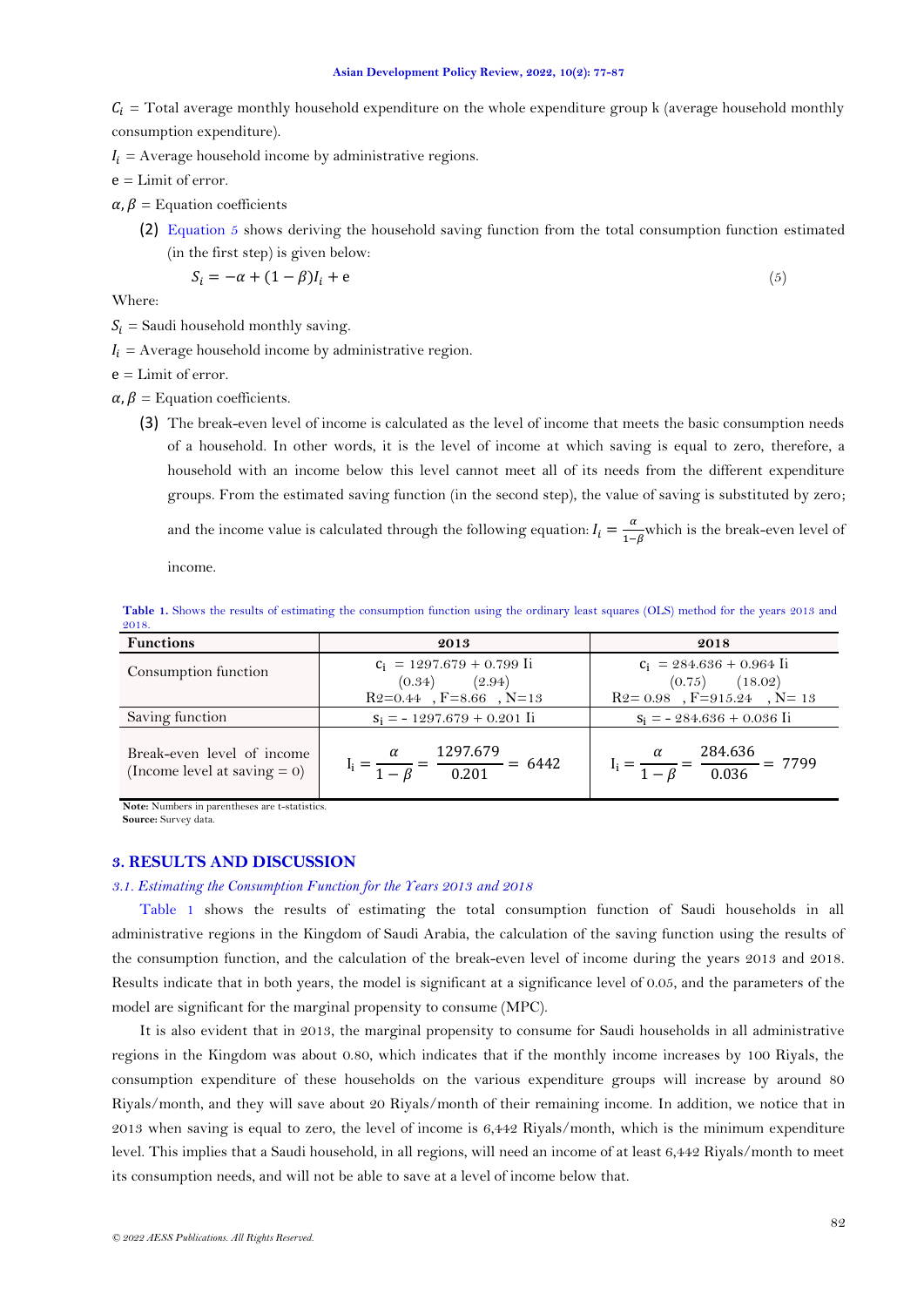As for 2018, the marginal propensity to consume was about 0.96, which indicates that if the monthly income of a Saudi household in all administrative regions of the Kingdom increases by 100 Riyals, its consumption expenditure will increase by around 96 Riyals/month and it will save the remaining (4 Riyals/month). Therefore, when saving is equal to zero, the level of income is 7,799 Riyals/month, which is the minimum expenditure level. This implies that a Saudi household will not save if its income is equal to 7,799 Riyals/month and at an income below that level, it will not be able to meet its needs from various expenditure groups.

### *3.2. Estimation of the Linear Expenditure System (LES)*

Before discussing the results of the linear expenditure system for the two years, it must be made clear that the number of expenditure groups in the Household Income and Expenditure Survey was about 12 expenditure groups, namely: food and beverages, tobacco, textiles, clothes, and shoes, housing, electricity, water, gas and other types of fuels, home furnishing and equipment, health, transportation, telecommunications, entertainment and culture, education, restaurants and hotels, personal goods and services. We noticed through estimating each of the twelve expenditure groups separately in the Linear Expenditure System (LES), the values of the determination coefficients R2 in some groups are low compared to others. Therefore, several groups are merged to overcome this problem. The system is estimated for four expenditure groups that cover all the expenditure groups in the Household Income and Expenditure Survey. [Table 2](#page-6-0) and [Table 3](#page-7-0) include the results of this estimate, where the outcomes show that all t-values indicate the significance of the coefficients at a significance level of 5%, with the exception of the last expenditure group coefficient in [Table 2.](#page-6-0) Moreover, the values of the coefficient of determination R2 for different expenditure groups are shown in [Table 2](#page-6-0) an[d Table 3.](#page-7-0)

<span id="page-6-0"></span>

|                                                                                            | At the level of the household in 2013 |                 |       |           |             |
|--------------------------------------------------------------------------------------------|---------------------------------------|-----------------|-------|-----------|-------------|
| <b>Expenditure Group</b>                                                                   | $p\gamma_i$                           | $\sigma_i$      | $R^2$ | $n_{c_i}$ | $\eta_{ii}$ |
| Food and beverages; health; education                                                      | 1705.302<br>(4.06)                    | 0.237<br>(3.41) | 0.45  | 0.45      | $-0.58$     |
| Clothes and footwear; home furnishing and equipment;<br>transportation                     | 1558.471<br>(2.29)                    | 0.340<br>(3.04) | 0.42  | 0.56      | $-0.71$     |
| Housing, water, electricity, gas and other fuels;<br>entertainment and culture             | 1994.862<br>(4.52)                    | 0.257<br>(3.53) | 0.45  | 0.43      | $-0.58$     |
| Restaurant and hotel services; telecommunications;<br>tobacco; personal goods and services | 3440.134<br>(5.37)                    | 0.166<br>(0.73) | 0.100 | 0.22      | $-0.35$     |
| Total                                                                                      | 8698.769                              |                 |       |           |             |

**Table 2.** Shows the results of estimating LES using SUR for the year 2013.

**Note:** Numbers in parentheses are t-statistics.

**Source:** Survey data.

[Table 2](#page-6-0) shows that the additional expenditure in 2013, which is the remaining part of the household income after purchasing the basic and necessary requirements from the expenditure groups, is redistributed to all expenditure groups in different proportions  $\sigma_i$ . Around 34% of this additional expenditure is spent on clothes and footwear, home furnishing and equipment, and transportation group, followed by the housing, water, electricity, gas and other fuels, and entertainment and culture group by 26% approximately. The proportion of expenditure to food and beverages, health, and education group is about 24%, followed by the restaurant and hotel services, telecommunications, tobacco and personal goods and services group about 17%. This shows the importance of these expenditure groups to the Saudi household and we can, therefore, say that the marginal propensity to consume shows the degree of preference of the various expenditure groups to the Saudi consumer.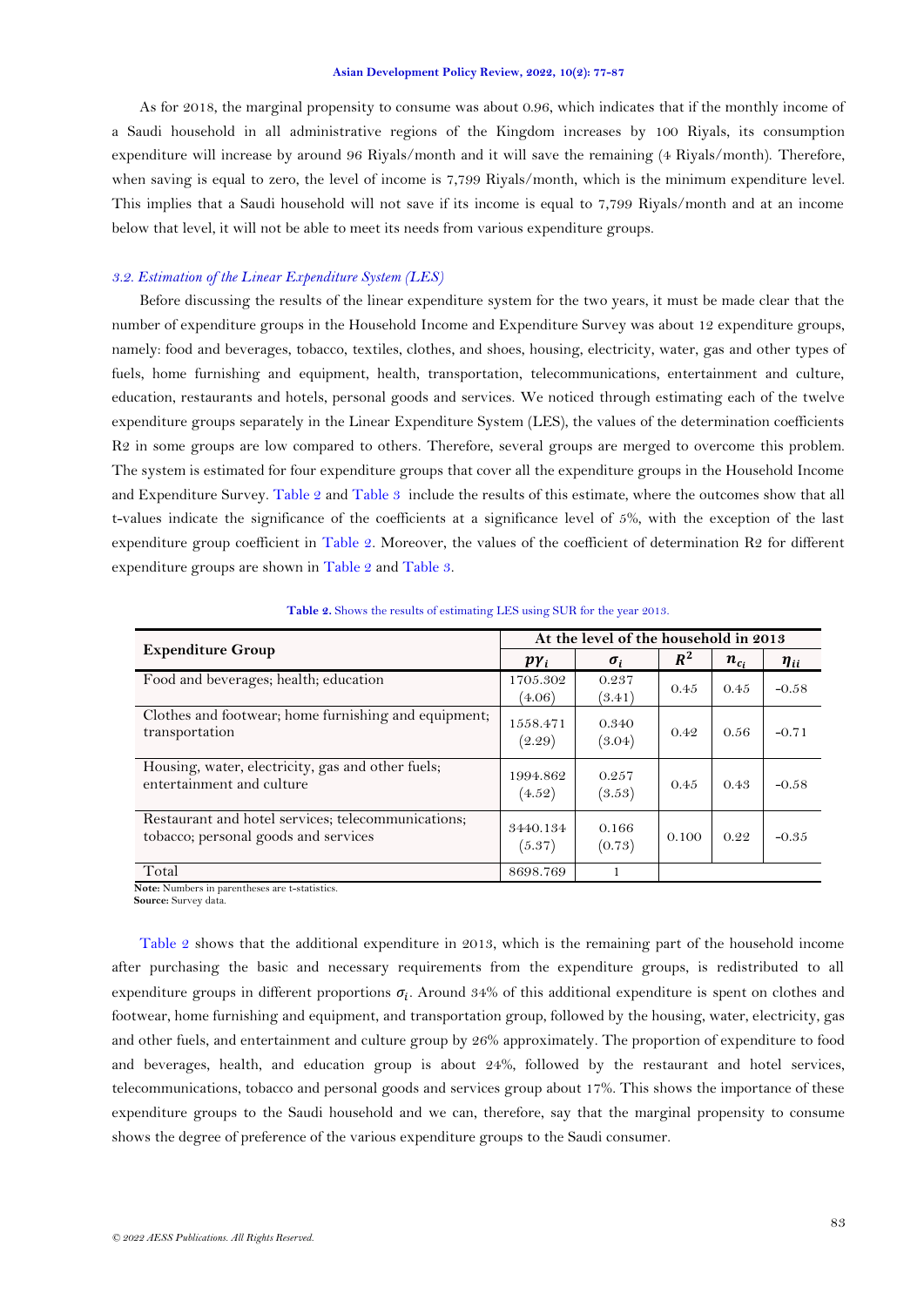[Table 2](#page-6-0) also shows that the expenditure elasticity coefficients  $n_{ci}$  in 2013 for all groups were positive, ranging between 0.22 and 0.56. Thus, we notice that these values are less than one, which tells that all these groups are essential goods for the Saudi consumer. This indicates that an increase in income for the Saudi household will lead to an increase in demand on these expenditure groups but not by the same percentage increase in income. Moreover, in 2013, 1% increase in total expenditure was observed due to an increase in spending on the clothes and footwear; home furnishing and equipment; and transportation group by 0.56% while food and beverages; health and education group showed an increase by 0.45%. As for housing, water, electricity, gas and other fuels; and entertainment and culture group a 1% increase in total expenditure was observed due to in an increase in spending by 0.43%, and finally the restaurant and hotel services; telecommunications; tobacco; and personal goods and services group expenditure increased by 0.22%.

As for price elasticity  $\eta_{ii}$ , [Table 2](#page-6-0) shows that price elasticity values for all groups were negative, where their absolute values range between 0.35 and 0.71, means that all coefficients are less than one. This indicates that demand on these expenditure groups is inelastic towards changes in price. Based on the result, when prices of the food and beverages; health; and education group, clothes and footwear; home furnishing and equipment; and transportation group, the housing, water, electricity, gas and other fuels; entertainment and culture group; the hotel services; telecommunications; tobacco and personal goods and services group increase by 1%, spending on these groups decreases by 0.58%, 0.71%, 0.58%, 0.35% respectively.

Finally, we notice that expenditure elasticity and price elasticity coefficients for the clothes and footwear; home furnishing and equipment; and transportation group are the highest among all other expenditure groups which indicates that this group, during the year 2013, was to some extent sensitive to changes in income and prices.

<span id="page-7-0"></span>

|                                                                                            | At the level of the household in 2018 |                 |       |           |             |
|--------------------------------------------------------------------------------------------|---------------------------------------|-----------------|-------|-----------|-------------|
| <b>Expenditure Group</b>                                                                   | $p\gamma_i$                           | $\sigma_i$      | $R^2$ | $n_{c_i}$ | $\eta_{ii}$ |
| Food and beverages; health; education                                                      | 2339.886<br>(9.11)                    | 0.126<br>(2.92) | 0.42  | 0.23      | $-0.33$     |
| Clothes and footwear; home furnishing and equipment;<br>transportation                     | 1622.737<br>(5.70)                    | 0.289<br>(6.02) | 0.72  | 0.50      | $-0.64$     |
| Housing, water, electricity, gas and other fuels;<br>entertainment and culture             | 2824.662<br>(8.38)                    | 0.165<br>(2.91) | 0.49  | 0.25      | $-0.37$     |
| Restaurant and hotel services; telecommunications;<br>tobacco; personal goods and services | 2313.562<br>(6.63)                    | 0.420<br>(5.26) | 0.75  | 0.50      | $-0.71$     |
| Total                                                                                      | 9100.847                              |                 |       |           |             |

**Table 3.** Shows the results of estimating LES using SUR for the year 2018.

**Note:** Numbers in parentheses are t-statistics.

**Source:** Survey data.

Estimates of the marginal propensity to consume in Table 3 show that the major part of the increase in the Saudi consumer's budget in 2018 is spent first on the restaurant and hotel services; telecommunications; tobacco; and personal goods and services group at around 42%, followed by the clothes and footwear; home furnishing and equipment; and transportation group by about 29%. Third comes housing, water, electricity, gas and other fuels; and entertainment and culture group around 16%, and 13% is spent on the food and beverages; health; and education group.

Moreover, Table 3 shows that all expenditure groups are essential commodities for the Saudi consumer because the values of expenditure elasticity  $n_{c_i}$  for all groups are less than one, where they range between 0.23 and 0.50, which shows they are in the inelastic demand range. It is also evident that with an increase in total expenditure by about 1%, a 0.50% increase is indicated in expenditure on both the clothes and footwear; home furnishing and equipment; and transportation group, and the restaurant and hotel services; telecommunications; tobacco; and personal goods and services group. Second, comes the housing, water, electricity, gas and other fuels; and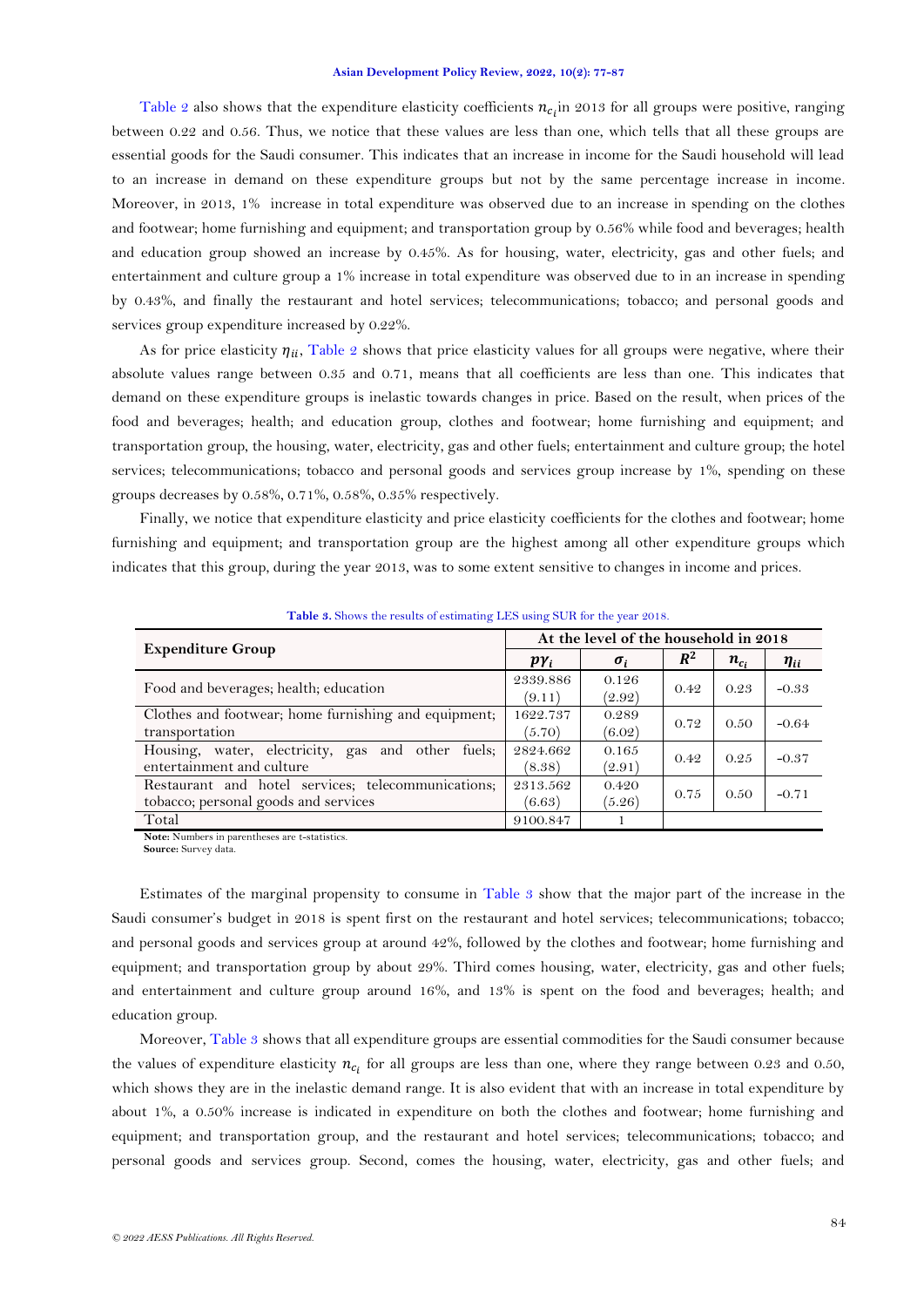entertainment and culture group that shows an increase by 0.25% followed by the food and beverages; health; and education group that indicates an increase in expenditure by 0.23%.

On the other hand, we notice that price elasticity  $\eta_{ii}$ , which measures the effect of price change in a particular item under budget constraints for all expenditure groups in 2018, has a negative value and its absolute value is less than one. This indicates that when the prices of the food and beverages; health; and education group, the clothes and footwear; home furnishing and equipment; and transportation group, the housing, water, electricity, gas and other fuels; and entertainment and culture group, and the hotel services; telecommunications; tobacco; and personal goods and services group, increases by 1%, the expenditure on these groups decreases by 0.33%, 0.64%, 0.37%, and 0.71% respectively. This means that all expenditure groups are not largely affected by changes in prices, which means that the demand on them is inelastic to changes in price.

Furthermore, expenditure elasticity and price elasticity coefficients show that the hotel services; telecommunications; tobacco; and personal goods and services group, and the clothes and footwear; home furnishing and equipment; and transportation group have the highest values, indicating that consumption of these two groups in 2018 was to a certain extent sensitive to changes in price and income.

<span id="page-8-0"></span>

| <b>Expenditure Group</b>                                                                   |          | $p_i \gamma_i 2018$ |
|--------------------------------------------------------------------------------------------|----------|---------------------|
| Food and beverages; health; education                                                      | 1705.302 | 2339.886            |
| Clothes and footwear; home furnishing and equipment; transportation                        |          | 1622.737            |
| Housing, water, electricity, gas and other fuels; entertainment and culture                | 1994.862 | 2824.662            |
| Restaurant and hotel services; telecommunications; tobacco; personal<br>goods and services |          | 2313.562            |
| Total                                                                                      | 8698.769 | 9100.847            |
| $\sum p_i \gamma_{i_{2018}} > \sum p_i \gamma_{i_{2013}}$<br>$= 9100.847 > 8698.769$       |          |                     |
| $9100.847 - 8698.769 = 402.078$                                                            |          |                     |

**Table 4.** Results of LES estimation of the minimum household consumption expenditure for the years 2013 and 2018.

Through [Table 4,](#page-8-0) we notice that the Saudi household in all administrative regions in the Kingdom of Saudi Arabia had a minimum amount of 8,698 Saudi Riyals to spend on all expenditure groups in 2013; and if the Saudi household's income is less than 8,698 Riyals/month, it will not be able to meet its needs from some different expenditure groups. We also notice that the minimum consumption expenditure in 2018 is higher than 2013, as the minimum in 2018 was estimated at 9,100 Saudi Riyals. This expenditure comparison indicates that if the household income is less than 9,100 Riyals/month, it will not be able to meet some of its needs from the different expenditure groups. The difference between the minimum household consumption expenditure for the two years is approximately 402 Saudi Riyals. The Citizen account is applied to fill in this gap. However, before comparing, we see that the value of the Citizen Account varies according to the family's size and income.

The minimum eligibility for the Citizen Account for a family of two (for example, the family head + a dependent aged less or more than 18 years) ranges between 542 - 626 Saudi Riyals [\(Account, 2020\)](#page-9-9), the maximum payment made through the Citizen Account is 3,336 Saudi Riyals, and the average value that the Citizen Account pays is 1,960.033 Saudi Riyals. Thus, the results show that all these values are higher than the difference between the minimum household consumption expenditure for the two years. Therefore, the Citizen Account has covered the real burden that would be borne by low-income individuals as a result of increasing prices. In addition, the Citizen Account has contributed to maintaining the purchasing power of low- and middle-income Saudi households and guaranteeing them a good nutritional level, a fair standard of living, and good health status. Regarding the ability to obtain adequate food in the needed quality and quantity, which in turn keeps households healthy, active, and energetic, the difference between the minimum Saudi household expenditure on food, beverages, health, and education in 2013, estimated at 1,705 Saudi Riyals, and in 2018, estimated at 2,339 Saudi Riyals, was equal to 634 Saudi Riyals. This difference is greater than the average value of the Citizen Account (1960.033> 634.584). Based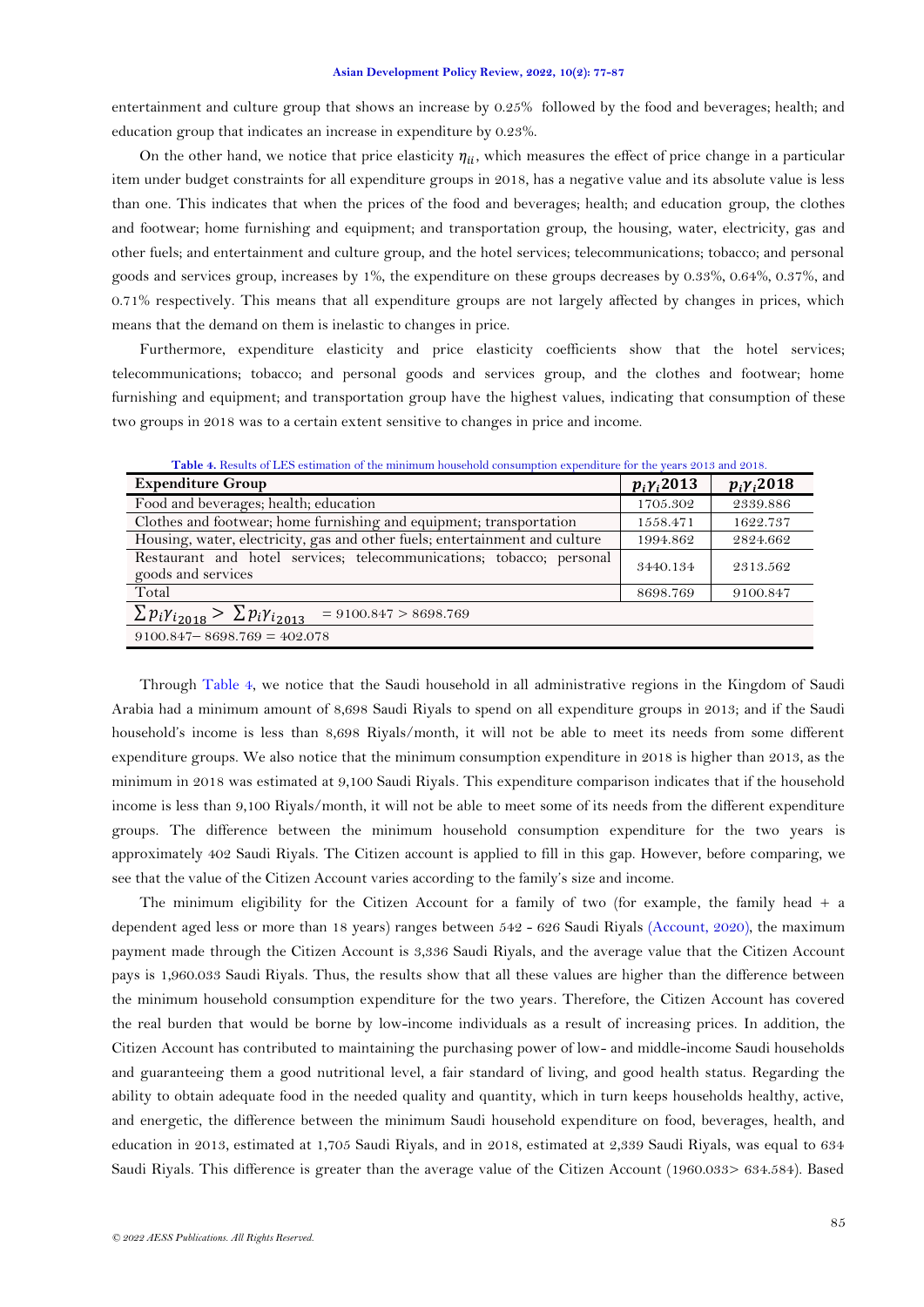on the above results, the Citizen Account contributed to making a change in the household budget by covering the extra costs resulting from the increase in prices and the imposition of taxes.

In addition, it contributed to maintaining the purchasing power of low-income families by securing adequate food for them and not always compromising the quantity or quality of their food portions. This contributes to accomplish the second pillar of achieving food security, which is the ability to obtain food, and stipulates the following: The ability of an individual or a family to bear the costs of purchasing food products is determined by livelihood, food prices, disposable income, social support, and accessibility [\(Nations, 2020\)](#page-10-12). Therefore, we notice that the Citizen Account is sufficient in order to enable low-income families to obtain food at affordable price. That means the prices of food products are within reach of all individuals in case of the economic reforms that are expected to affect their spending on food products, in particular, and on the various expenditure groups, in general.

# **4. CONCLUSION AND RECOMMENDATIONS**

The results show the positive effect of the Citizen Account towards protecting low-income families and maintaining their purchasing power and food security, from the implications of the costs incurred from reforms. In addition, all expenditure groups in the two years are considered as essential commodities for the Saudi consumer, based on the results of the expenditure and price elasticities. The study recommends continuous support to lowand middle-income families and updating the Citizen Account according to the economic changes taking place and relevant research results. Moreover, it recommends that more studies be conducted on a regular basis to measure elasticity and consumption patterns to pursue the latest updates on demand as an indicator for guiding and planning consumption by the parties concerned with consumer welfare.

**Funding:** This study received no specific financial support. **Competing Interests:** The authors declare that they have no competing interests. **Authors' Contributions:** All authors contributed equally to the conception and design of the study.

# **REFERENCES**

- <span id="page-9-0"></span>Abdulmageed, A. T., & Jabra, U. K. (2016). An economic study about the demand of major red and white Meat In Iraq of 1990- 2012 using linear approximation model of almost ideal demand system. *The Iraqi Journal of Agricultural Science, 3*(47), 829-836.Available at: https://doi.org/10.36103/ijas.v47i3.574.
- <span id="page-9-9"></span>Account, C. (2020). The amount of support provided through the citizen's account. Retrieved from: https:/[/www.ca.gov.sa/about.](http://www.ca.gov.sa/about)
- <span id="page-9-1"></span>Al-Mutairi, N. (1994). Demand for food in kuwait an application of the linear expenditure system. *Journal of Gulf and Arabian Peninsula Studies, 19*(73), 59-74.
- <span id="page-9-5"></span>Al-Shuaibi, A., & Al-Sebai, M. (2016). A comparative analytical study of food spending patterns in the Kingdom of Saudi Arabia. *Journal of the Association of Arab Universities for Agricultural Sciences, 24*(2), 275-294.
- <span id="page-9-7"></span>Ali, M. (2018). A standard analysis of food consumption spending patterns in Egypt. *Journal of the Association of Arab Universities for Agricultural Sciences, 26*(1), 75-95.
- <span id="page-9-6"></span>Arabia, S. (2020). Saudi vision: Financial balance program 2017. Retrieved from: https:/[/www.vision2030.gov.sa/ar/programs/FBP.](http://www.vision2030.gov.sa/ar/programs/FBP)
- <span id="page-9-4"></span>Bhattacharjee, K. (2017). Estimating consumer price indices through engel curve and linear expenditure system: An exploratory note. *The IUP Journal of Applied Economics, 16*(3), 69-76.
- <span id="page-9-3"></span>Burger, R. P., Coetzee, L. C., Kreuser, C. F., & Rankin, N. A. (2017). Income and price elasticities of demand in South Africa: An application of the linear expenditure system. *South African Journal of Economics, 85*(4), 491-519.
- <span id="page-9-2"></span>Donna, D. (2014). Characteristics of Indonesian Household's living expenditure. *Journal of Economics and Policy, 7*(2), 101-108.
- <span id="page-9-8"></span>El-Eraky, M. (1998). Income disparities in rural Egypt. *Egyptian Journal of Agricultural Economics, 8*(2), 698-706.